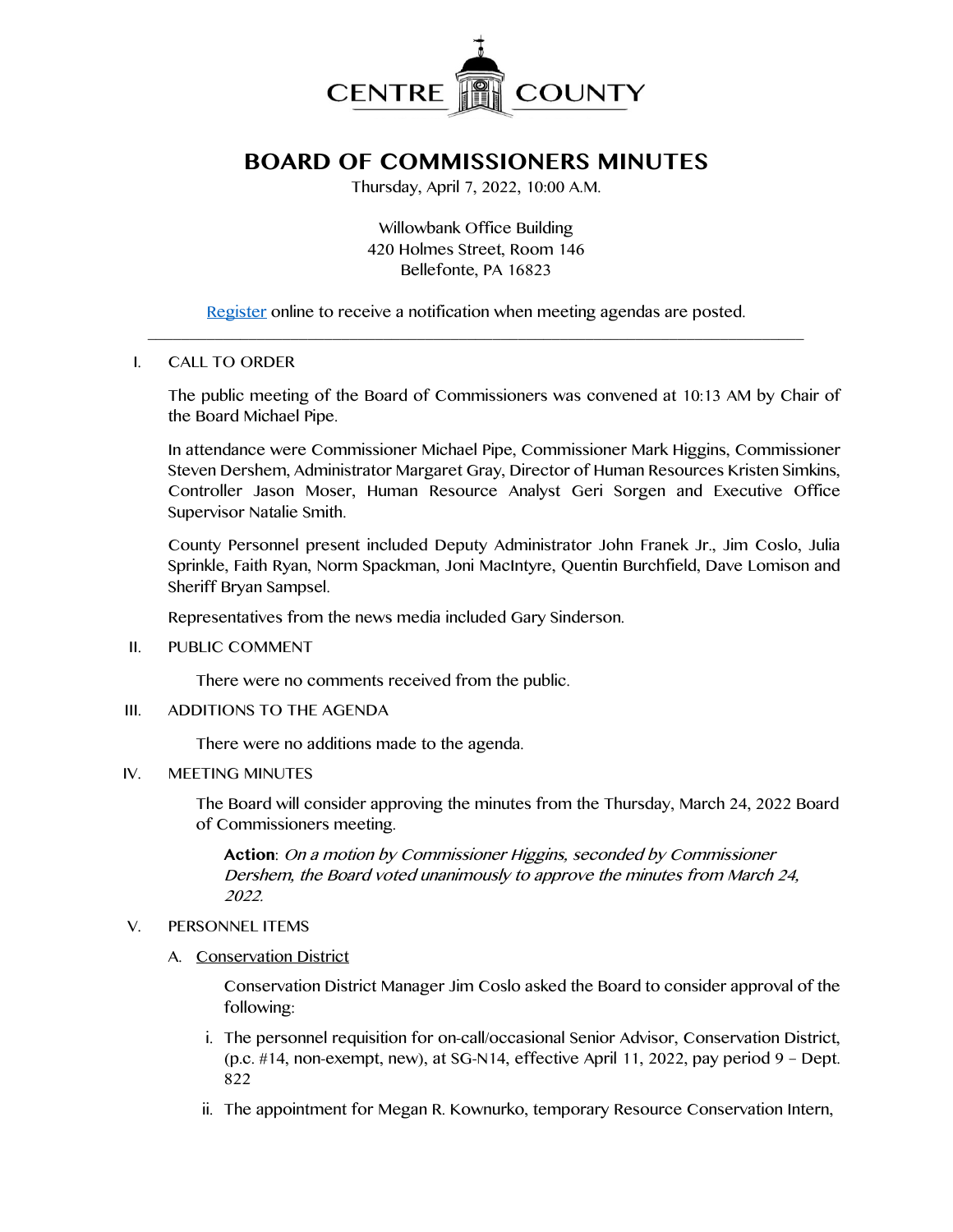#### **BOARD OF COMMISSIONERS MINUTES THURSDAY, APRIL 7, 2022 PAGE 2**

Conservation District, (p.c. #15, non-exempt, replacing Z. Smoyer), at SG-N06A(01)-- \$13.55/hour, effective May 16, 2022, pay period 11. Salary budget savings for 2022 \$10,880 - Dept. 822.

**Action:** On a motion by Commissioner Higgins, seconded by Commissioner Dershem, the Board voted unanimously to approve the Conservation District items iii.

- B. Correctional Facility
	- i. The personnel requisition for full-time Corrections Officer, Correctional Facility, (p.c. #17, non-exempt, replacing D. Keegan), at SG-N10, effective retro to March 28, 2022, pay period 8 – Dept. 333.
	- ii. The personnel requisition for full-time Corrections Officer, Correctional Facility, (p.c. #32, non-exempt, replacing T. Vonada), at SG-N10, effective retro to March 25, 2022, pay period 7 – Dept. 333.
	- iii. The personnel requisition for full-time Corrections Officer, Correctional Facility, (p.c. #44, non-exempt, replacing D. Weidel), at SG-N10, effective retro to March 23, 2022, pay period 7 – Dept. 333.
	- iv. The personnel requisition for full-time Corrections Officer, Correctional Facility, (p.c. #92, non-exempt, replacing C. Bickel), at SG-N10, effective retro to March 24, 2022, pay period 7 – Dept. 333.
	- v. The personnel requisition for full-time Corrections Officer, Correctional Facility, (p.c. #103, non-exempt, replacing J. Rockey), at SG-N10, effective retro to April 1, 2022, pay period 8 – Dept. 333.
	- vi. The personnel requisition for full-time Corrections Officer, Correctional Facility, (p.c. #11, non-exempt, replacing J. Young), at SG-N10, effective retro to April 1, 2022, pay period 8 – Dept. 333.

**Action:** On a motion by Commissioner Higgins, seconded by Commissioner Dershem, the Board voted unanimously to approve the Correctional Facility items ivi.

C. Emergency Communications 911 – Director Norm Spackman asked the Board to consider approval of the appointment for Stephanie E. Arnold, full-time 911 Dispatcher Public Safety Telecommunicator, Emergency Communications 911, (p.c. #11, nonexempt, replacing P. Redman), at SG-N09E(05)--\$20.66/hour, effective April 25, 2022, pay period 10. Salary budget savings for 2022 \$4,877, annualized salary impact for 2023 \$42 - Dept. 354.

**Action:** On a motion by Commissioner Higgins, seconded by Commissioner Dershem, the Board voted unanimously to approve the appointment for Stephanie Arnold.

#### D. Human Services

i. Children & Youth Services

Director Julia Sprinkle asked the Board to consider the following: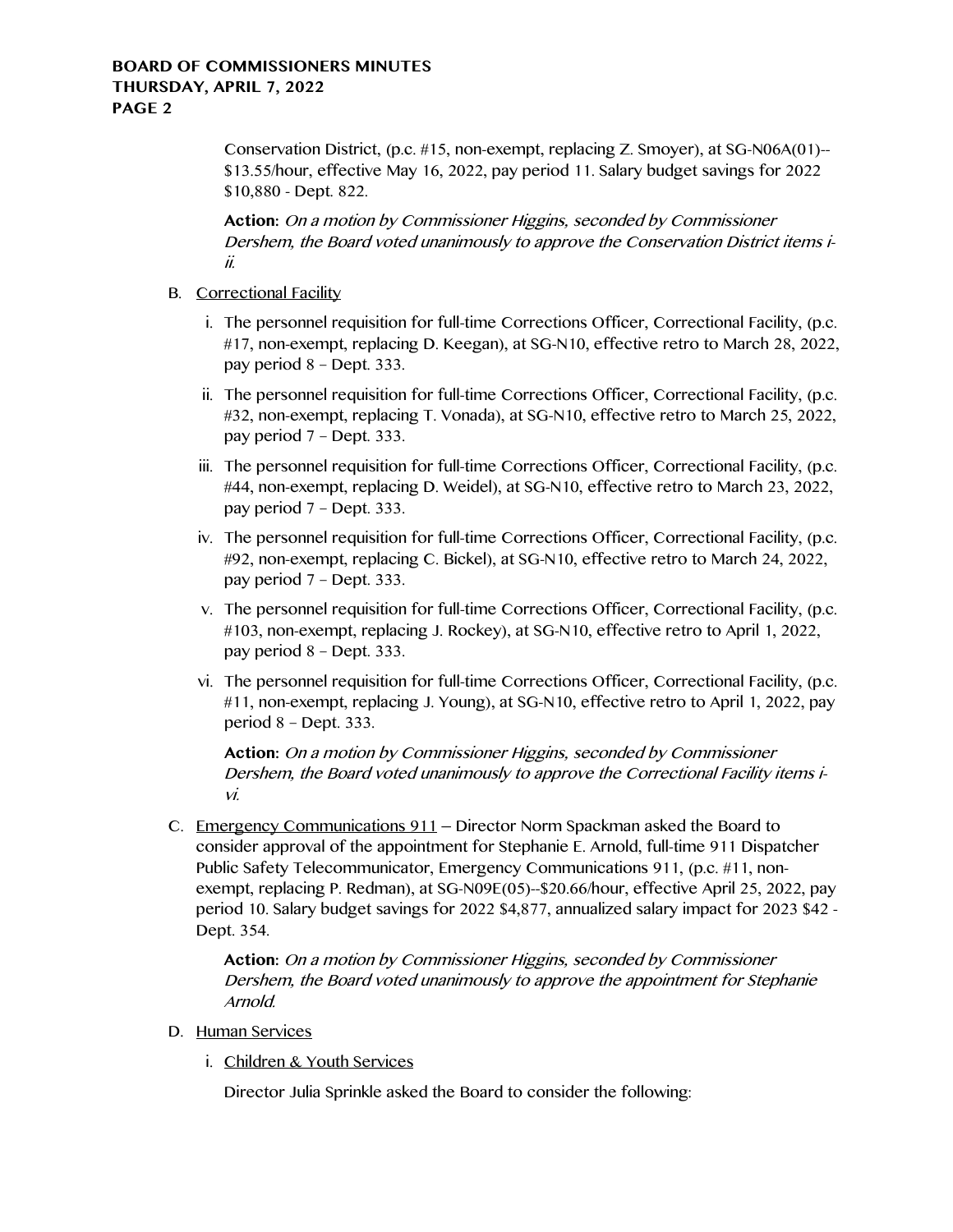- 1. The appointment for Kaitlyn D. Kahley, full-time Caseworker 1, Children & Youth Services, (p.c. #51, non-exempt, replacing C. Smith), at SG-N11A(01)--\$16.90/hour, effective April 25, 2022, pay period 10. Conditional upon satisfactory completion of pre-employment requirements. Salary budget savings for 2022 \$14,508, annualized salary savings for 2023 \$3,101 - Dept. 511.
- 2. The personnel requisition for full-time Caseworker 2, Children & Youth Services, (p.c. #52, non-exempt, replacing M. Graham), at SG-N13, effective retro to March 23, 2022, pay period 7 – Dept. 511
- 3. The personnel requisition for full-time Caseworker 3, Children & Youth Services, (p.c. #27, non-exempt, replacing R. Cain), at SG-N15, effective retro to April 5, 2022, pay period 8 – Dept. 511.
- 4. The personnel requisition for full-time Caseworker 3, Children & Youth Services, (p.c. #47, non-exempt, replacing L. Lynch), at SG-N15, effective retro to April 5, 2022, pay period 8 – Dept. 511
- 5. The personnel requisition for full-time Caseworker 3, Children & Youth Services, (p.c. #54, non-exempt, new), at SG-N15, effective April 7, 2022, pay period 8 – Dept. 511.
- 6. The leave of absence for Nicole Williams, Casework Supervisor-C&YS, Children & Youth Services, (p.c. #04), effective retro from March 29, 2022, pay period 8 to (estimated) June 30, 2022, pay period 14 – Dept. 511.

**Action:** On a motion by Commissioner Higgins, seconded by Commissioner Dershem, the Board voted unanimously to approve C&YS items 1-6.

ii. MH/ID/EI – The approval of an amendment to the promotion/change in title for Thomas Snyder, Caseworker 1, MH/ID/EI, (p.c. #11, non-exempt), at SG-N10B(02)-- \$16.46/hour to Caseworker 2, MH/ID/EI, (p.c. #11, non-exempt), at SG-N12B(02)-- \$18.02/hour, effective April 10, 2022, pay period 9. This is due to the action taken March 24, 2022 for designated Human Service case working employees. Salary budget impact for 2022 \$2,769, annualized salary impact for 2023 \$8,294 - Dept. 561.

> **Action:** On a motion by Commissioner Higgins, seconded by Commissioner Dershem, the Board voted unanimously to approve the amendment to the promotion/change in title for Thomas Snyder.

E. Human Resources – Director Kristen Simkins reported an employee complement of 577 employees. There were 13 new hires, 14 separations, and a turnover rate of 2.43% for the month of March.

Commissioner Pipe asked that Kristen provide a report for 2019 pre-pandemic and to add the percentage by individual department.

- VI. REPORT ON JUDICIAL PERSONNEL ITEMS
	- A. Court Administration President Judge Pamela Ruest has approved the personnel requisition for full-time Law Clerk, Court Administration, (p.c. #05, non-exempt, replacing S. Hahn), at SG-N16, effective March 24, 2022, pay period 7 – Dept. 271.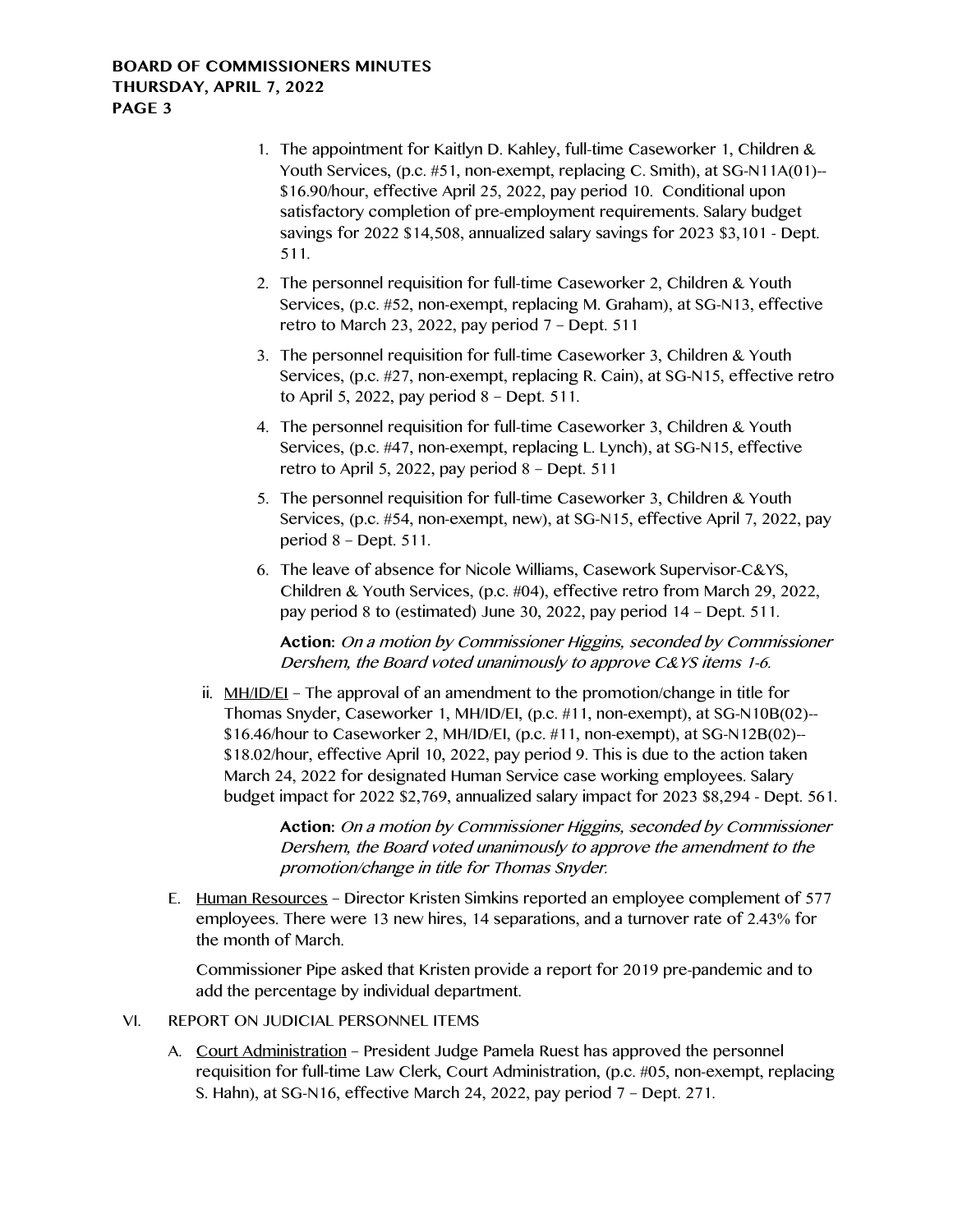#### **BOARD OF COMMISSIONERS MINUTES THURSDAY, APRIL 7, 2022 PAGE 4**

B. MDJ State College 49-3-05 – President Judge Pamela Ruest has approved the personnel requisition for full-time Office Supervisor 2, MDJ-Lachman, (p.c. #18, non-exempt, replacing M. Ray), at SG-S45, effective March 29, 2022, pay period 8 – Dept. 257.

#### VII. REPORT ON ROW OFFICE PERSONNEL ITEMS

#### A. Prothonotary

- i. Prothonotary Jeremy Breon has approved the personnel requisition for full-time First Deputy Prothonotary, Prothonotary, (p.c. #15, non-exempt, replacing J. Esposito), at SG-S46, effective March 29, 2022, pay period 8 – Dept. 223.
- ii. Prothonotary Jeremy Breon has approved the personnel requisition for full-time Records Coordinator (75), Prothonotary, (p.c. #22, non-exempt, replacing J. Bletz), at SG-N10, effective April 1, 2022, pay period 8 – Dept. 223.
- iii. Prothonotary Jeremy Breon has approved the personnel requisition for full-time Department Clerk 3 (75), Prothonotary, (p.c. #18, non-exempt, replacing A. Efthimiou), at SG-N08, effective April 1, 2022, pay period 8 – Dept. 223.

## B. Sheriff

- i. Sheriff Bryan Sampsel has approved the personnel requisition for full-time Deputy Sheriff/Airport Security 2, Sheriff, (p.c. #37, non–exempt, replacing J. Muss), at SG-N11, effective April 5, 2022, pay period 8 – Dept. 211.
- ii. Sheriff Bryan Sampsel has approved the personnel requisition for full-time Deputy Sheriff/Security, Sheriff, (p.c. #30, non–exempt, replacing E. Walters), at SG-N08, effective April 5, 2022, pay period 8 – Dept. 211.

## VIII. NON-PERSONNEL ITEMS

Adult Services – Contract Addendum for the extension for the Emergency Solutions Grant – CV2 through the Department of Community & Economic Development (DCED). The contract total is  $$182,691$  for the period of May 11, 2022 to June 30, 2022. – Dept. 501.

**Action:** On a motion by Commissioner Higgins, seconded by Commissioner Dershem, the Board voted unanimously to approve the Contract Addendum for the extension for the Emergency Solutions Grant – CV2 through the Department of Community & Economic Development (DCED).

## IX. EXECUTIVE SESSION REPORT

The Board of Commissioners met in Executive Session on Tuesday, April 5 from 2:30 – 2:45 PM for personnel matters. The Board will meet in executive session at the conclusion of this meeting.

- X. QUESTIONS FROM THE PRESS
- XI. ADJOURNMENT

On a motion by Commissioner Higgins, seconded by Commissioner Dershem the Board voted unanimously to adjourn the meeting at 10:24 AM.